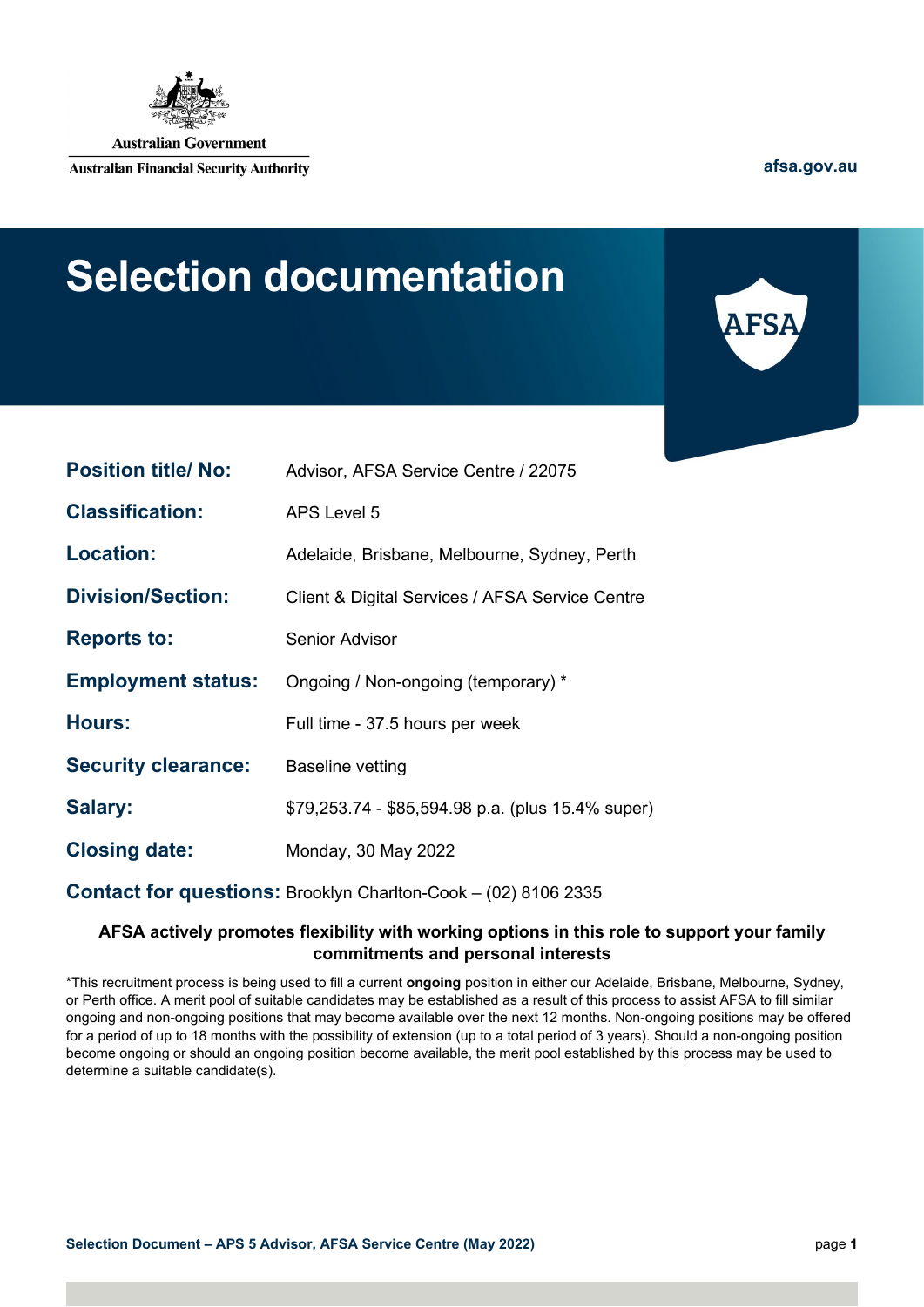# **OFFICIAL**

### **Eligibility**

Please note that this opportunity is open only to Australian Citizens. The successful applicant must have, or be willing to, undergo a security clearance to the level of **Baseline vetting** as a condition of employment.

To satisfy character requirements all AFSA employees must undergo a police records check. Where a person has received a redundancy benefit from APS agency employment and their corresponding redundancy benefit period has not expired, they may be ineligible for employment.

### **About the area**

The **Client and Digital Services Division** provides a range of services including statistics, stakeholder communication and engagement, and frontline service delivery for insolvency and PPSR enquiries, information and transactions. It works to streamline services through process innovation, informed by the needs of our clients. The division also supports AFSA to deliver effective and efficient digital services in a timely manner, while preserving the integrity and security of AFSA's data assets.

### **Purpose of the position**

The Advisor, AFSA Service Centre is responsible for the development of Service Officers to manage personal insolvency and personal property securities interactions via our service delivery channels effectively and efficiently and to be client focused and willing to understand and meet the changing demands of the Australian public.

The Advisor, AFSA Service Centre provides excellence in service delivery by managing complex matters and taking escalated personal insolvency and personal property securities enquiries.

The Advisor, AFSA Service Centre also supports Service Officers to understand operational/system and legislative changes

### **Key Accountabilities**

As an Advisor, AFSA Service Centre you will:

- Use sound judgement and problem-solving skills when managing escalated and complex personal insolvency and personal property securities matters and provide accurate and timely information to clients and stakeholders.
- Respond to client needs in a professional manner, whilst maintaining the highest level of customer satisfaction by seeking first contact resolution.
- Manage competing priorities and work under limited supervision.
- Identify service delivery issues and skills and knowledge gaps and assist in implementing strategies to improve procedures and practices

# **OFFICIAL**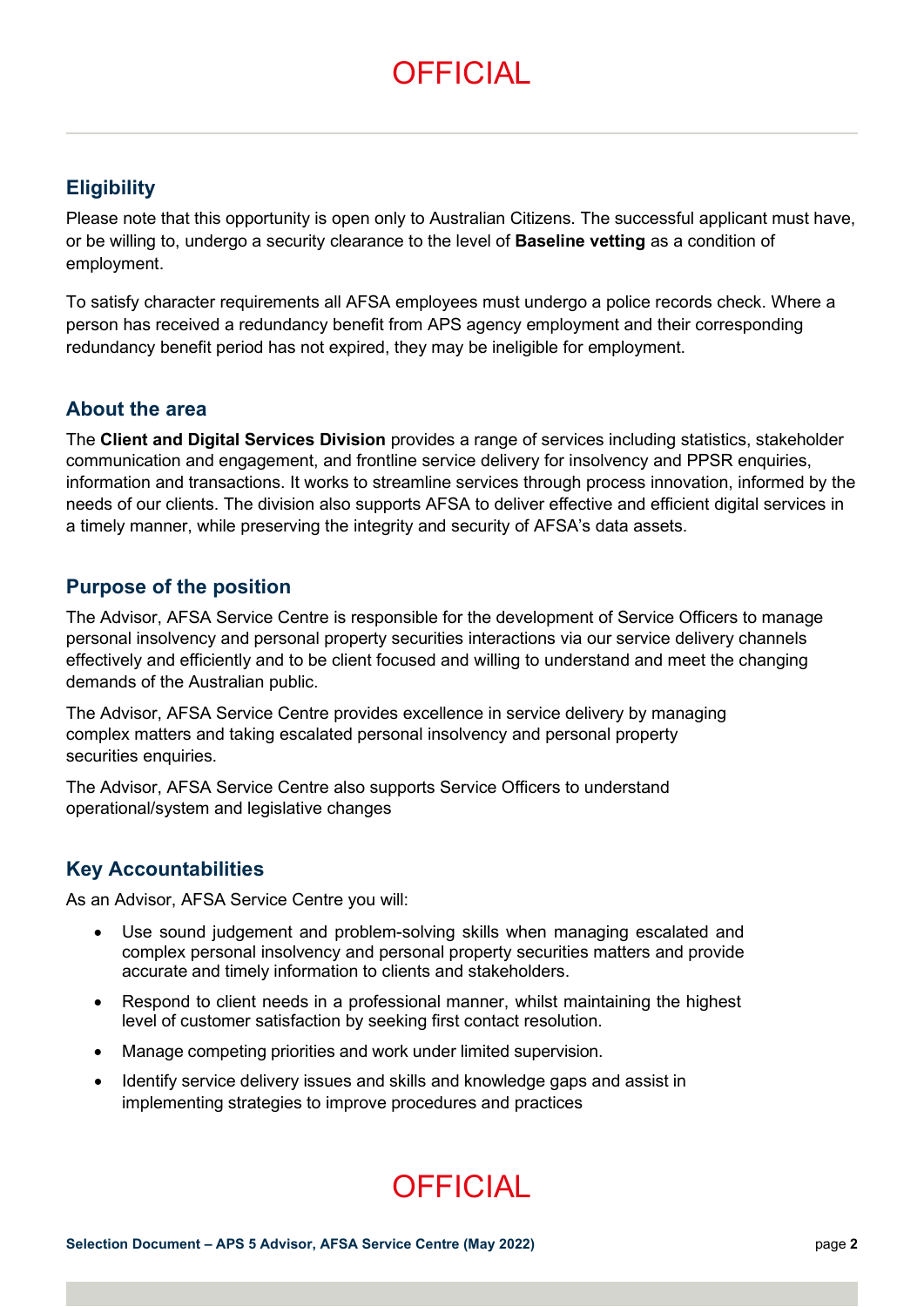### **OFFICIAL**

All duties will be performed in accordance with:

- the APS Values, Code of Conduct and Employment Principles
- WHS obligations, taking responsibility for own health and safety and that of others
- AFSA's risk management framework and relevant legislation, including guiding others to identify and mitigate foreseeable risks.

### **Skills and Capabilities**

#### **Applies digital dexterity**

- Demonstrates commitment to explore, learn and adopt new technologies and ways of working, to achieve better business outcomes
- Displays a growth mindset

#### **Communicates simply and clearly**

- Communicates clearly in plain English, without using jargon
- Demonstrates an ability to convey a message succinctly and with empathy, regardless of medium (written, verbal, digital)
- Understands the target audience, and tailors message in a way that appeals to them.

#### **Fosters a service culture**

- Keeps people at the centre of thinking, decisions and actions, including internal systems and processes
- Demonstrates empathy, curiosity and listens deeply to understand a person's context, challenges and needs
- Keep one's word and follow through on promises or commitments made

#### **Working with ambiguity**

- Demonstrates proactivity, emotional intelligence and self-direction in the face of uncertainty, change or new situations
- Chooses a course of action or decision without having the total picture.

#### **Client Services**

- Accurately defines, addresses and resolves escalated and more complex matters and provides information to clients and stakeholders to enable informed decision making
- Acts as a technical escalation point on personal insolvency and personal property securities matters providing accurate and timely support with complex enquiries.

#### **Innovation and Process Improvements**

• Identifies team issues and problems and contributes to the development and implementation of solutions and improved procedures and practices.

# **OFFICIAL**